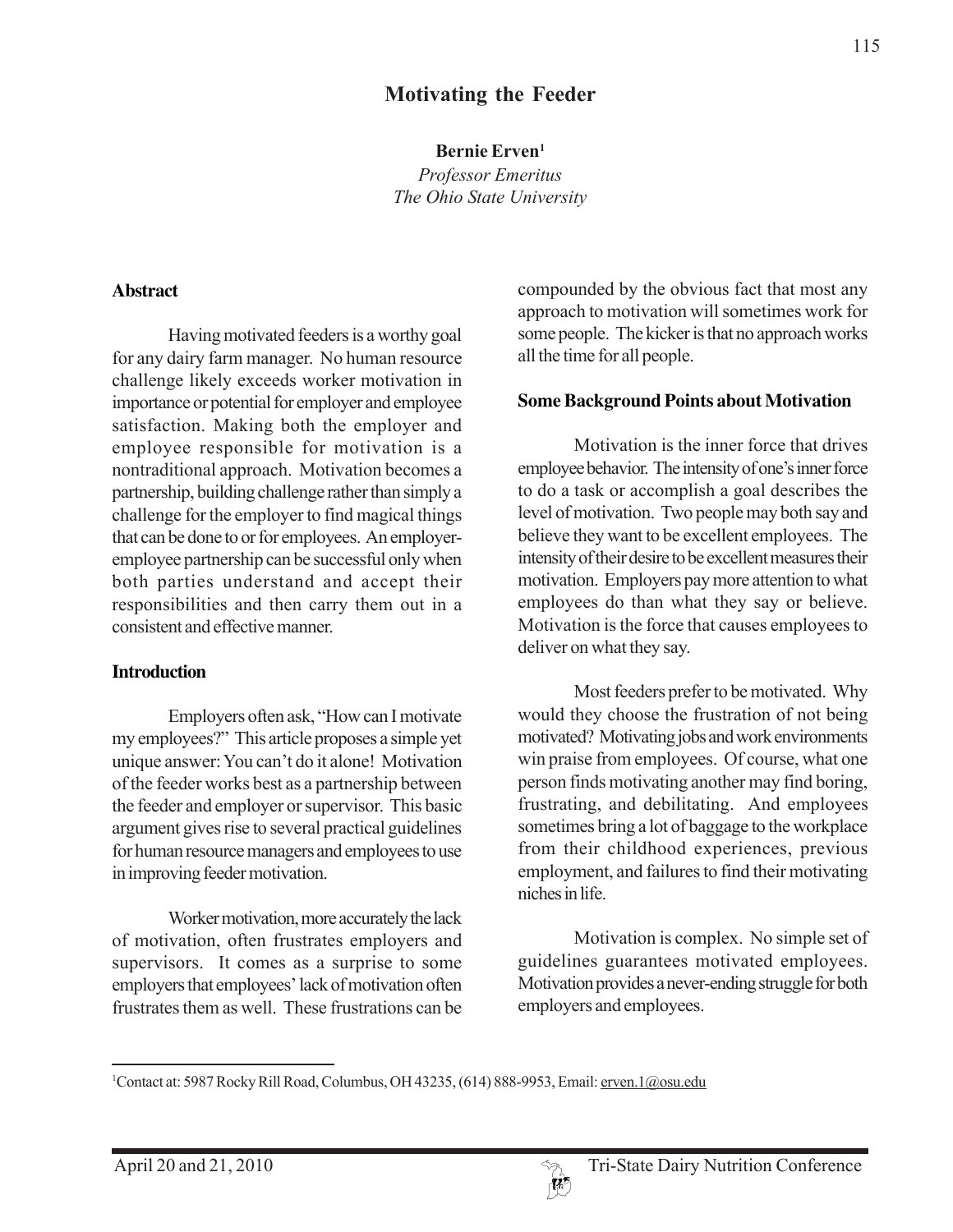Self-motivation plays a crucial role. Achievers tend to continue achieving. Past accomplishments, challenging career goals, expertise in one or more areas, pride in one's abilities, and self-confidence contribute to self-motivation.

An unmotivated person can become motivated. On the other hand, a motivated person can lose motivation. The opportunity to motivate employees is neither never completely lost nor is the accomplishment of motivated employees ever guaranteed to continue indefinitely.

Not all feeder performance problems are explained by lack of motivation. Lack of training can prevent a motivated feeder from performing well. What sense is there in hiring a motivated person to do a job and then not training the person to do the job properly? Lack of appropriate equipment, tools, facilities and supplies can also prevent a motivated person from performing well. Lack of clear expectations, unclear "rules of the game", and muddled messages about desired outcomes can lead to poor performance.

#### **Satisfying Needs**

The simplest and most intuitive approach to motivation is to satisfy an employee's needs. This approach has four parts:

- Employees have needs that they desire to satisfy, *which in turn*
- Leads to actions that will fulfill their needs, *which in turn*
- Leads to rewards from the employer and satisfaction from doing the job, *which in turn*
- Reinforces their actions and causes them to be repeated.

Note the necessity of identifying needs. An employer can get help from employees to identify their needs. Then the employer can choose the "right" employee rewards for doing a job and especially for doing a job well. Providing the "right" rewards reinforces the employees' actions, thus causing the employees to repeat the actions to get the rewards again.

To illustrate, Kirk and Kendra are employees who both have a need to be thanked and appreciated. Kirk's employer Jennifer, recognizing the need, gives him specific tasks and responsibilities. When Kirk performs the tasks well, Jennifer regularly shows appreciation by saying thank you and giving merit increases in pay. Kirk's needs are satisfied. To continue having his need for thanks and appreciation satisfied, he is motivated to continue to do the tasks well.

On the other hand, Kendra's employer John fails to understand her need for thanks and appreciation. Kendra works hard to complete the tasks, but John never thanks her or recognizes her accomplishments. Instead, John is quick to criticize Kendra's small mistakes. He offers no thanks or recognition for her correction of the mistakes. At some point, Kendra is likely to lose motivation to continue to do the tasks well. The reason according to this simple needs theory of motivation is that no need is being satisfied.

Note also the necessity of an employee being willing and able to perform the assigned tasks. Unwillingness, for whatever reason, to perform the tasks means the link between needs and rewards breaks down.

This simple model of motivation makes clear that the feeder's needs play a critical role in motivation. Experienced labor managers are likely to immediately see practical problems. What at first seems to be a simple model is in fact complex and difficult to apply. Motivation success requires

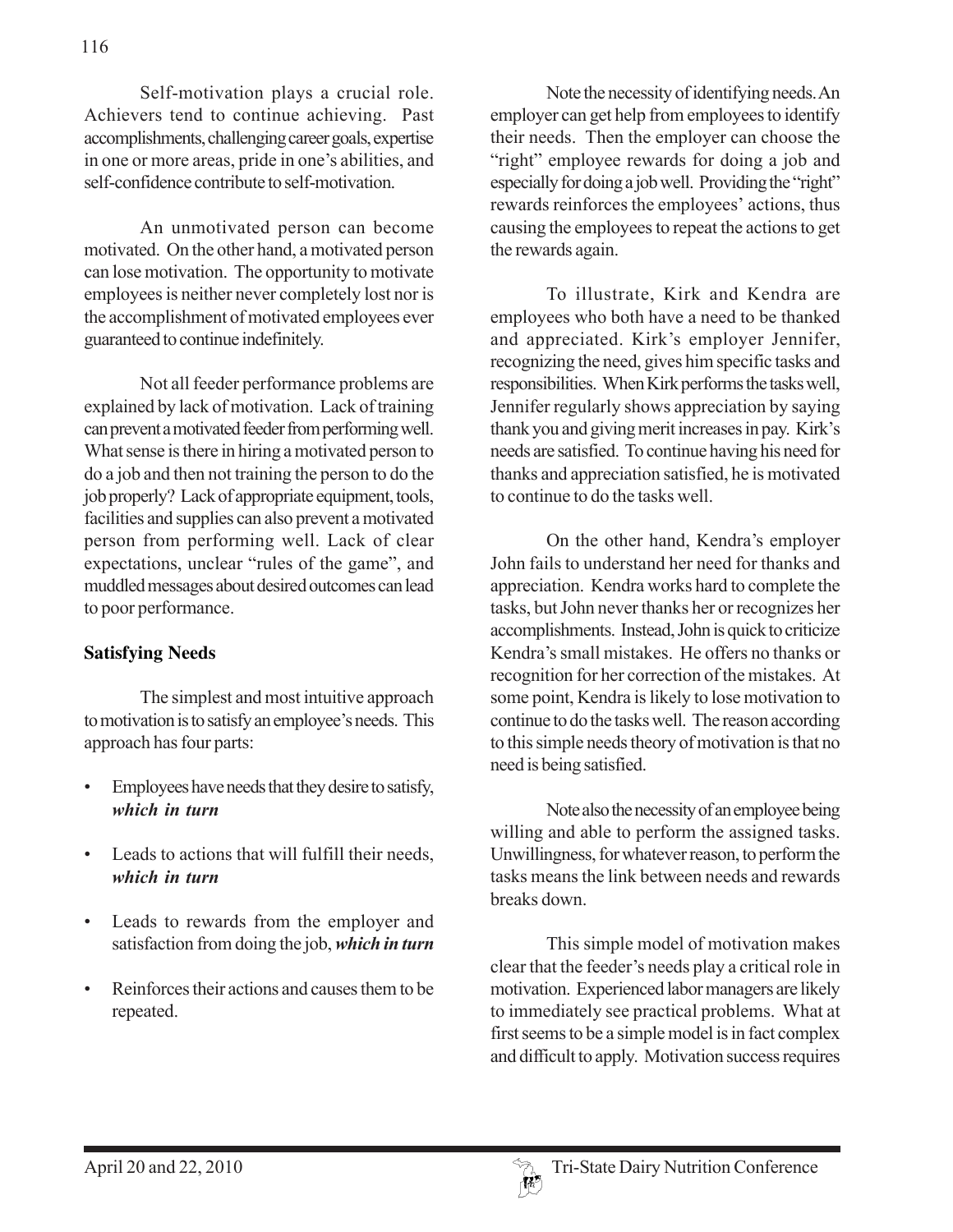more than the employer's sole reliance on satisfaction of needs. Reinforcement of desired behaviors and cooperation between employer and employee need to be added to the power of needs.

### **Positive Reinforcement**

Positive reinforcement encourages the repetition of desired behavior. In contrast, punishment discourages undesired behavior. Lack of positive reinforcement discourages employees and causes loss of motivation. Positive reinforcement is a powerful tool when used consistently, fairly, and sincerely.

In the Kirk and Kendra example of the previous section, Jennifer is making effective use of positive reinforcement to motivate Kirk. In contrast, John's blindness to the importance of reinforcement causes Kendra to lose motivation.

## **A Partnership Between Employer and Employee**

We return to the basic argument – employee motivation works best as a partnership between employer and employee.

Synergy is the concept that the whole is greater than the sum of its parts. Synergy is exactly what we seek to complement the needs approach and positive reinforcement. It means that the employer and feeder working together accomplish more than they accomplish by each working alone. Lack of synergy in motivation occurs when the employee and employer each face the motivation challenge alone. Employee brings his or her selfmotivation, experience, good intentions, and training to the job. Employer brings his insights about employee needs and rewards.

The motivation partnership means that both the employee and employer are committed to synergy rather than waiting for the other to solve

the motivation puzzle. The employer and employee share responsibility for motivation, i.e., cooperation not separation.

## **The Feeder's Contributions to the Partnership**

True partnership between employer and feeder in the motivation challenge requires each to understand and play their parts well. The feeder's most important contribution to the partnership is selfmotivation. Most importantly, this self-motivation commits the feeder to making the partnership work. Feeders also need to search for job/work environments that fit their knowledge, skills, abilities, needs, and interests. A miscast employee almost certainly will eventually face the frustration of waning motivation. No matter how good the fit is between employee and job, the employee must be willing to learn. Even the most experienced feeder new to a dairy farm should bring admission that "I don't know all I need to know." Even a highly skilled feeder still needs to learn about new coworkers, policies, rules, norms of behavior, and just how things "work around here."

Taking a job with a new organization means commitment to that organization's vision, mission, core values, and goals. When an employee's goals, needs, and beliefs don't fit with the employer's vision, mission, core values, and goals, any proposed partnership between the employer and employee is almost certainly to disappoint both parties.

The employee has the responsibility to communicate his or her needs, concerns, and ideas to the employer. Listening to the employer's point of view is the other side of this communication coin.

# **The Employer's Contributions to the Partnership**

Frederick Herzberg (as cited by Gomez-Meija et al., 2010) developed a two-factor theory